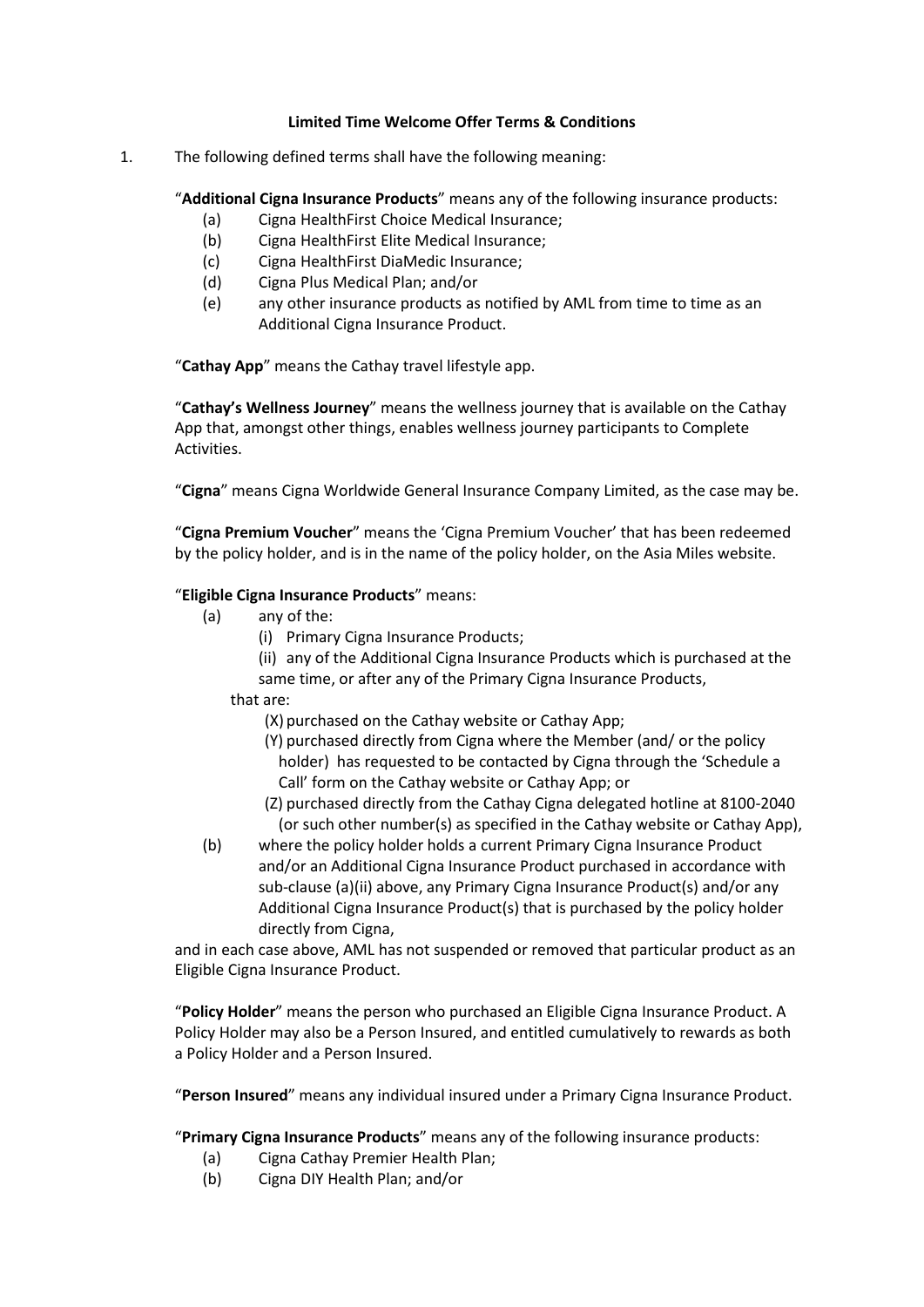- (c) any other insurance products as notified by AML from time to time as a Primary Cigna Insurance Product.
- 2. Cathay Pacific Airways Limited ("Cathay") is a licensed insurance agent appointed by Cigna.

Eligible Cigna Insurance Products are:

(a) underwritten by Cigna. Cigna is an authorised insurer regulated by the Insurance Authority to carry out long-term insurance business and general insurance business in or from the Hong Kong SAR; and

(b) subjected to its own terms and conditions between Cigna and relevant Policy Holders.

- 3. Policy Holder can earn:
	- (a) 5000 Mileage Credits (per policy) for purchasing a Primary Cigna Insurance Product with a policy inception date between 11 January 2022 to 15 August 2022 (both dates inclusive).
	- (b) 2500 Mileage Credits (per policy) for purchasing an Additional Cigna Insurance Product with a policy inception date between 11 January 2022 to 15 August 2022 (both dates inclusive).

Person Insured:

- (c) Person Insured under the Cigna Cathay Premier Health Plan with a policy inception date between 11 January 2022 to 15 August 2022 (both dates inclusive), who are aged 18 years or above and located in Hong Kong, can earn 5000 Mileage Credits for completing at least one goal on the Cathay's wellness journey within 14 days of the inception of the policy.
- (d) Person Insured under a Primary Cigna Insurance Product (other than the Cigna Cathay Premier Health Plan) with a policy inception date between 11 January 2022 to 15 August 2022 (both dates inclusive), who are aged 18 years or above and located in Hong Kong, can earn 1000 Mileage Credits (per policy, if applicable) for completing at least one goal on the Cathay's wellness journey within 14 days of the inception of the policy.
- 4. Mileage Credits earnt in accordance with clause 3(a) and 3(b) above will be credited to the Policy Holder's Asia Miles account within 14 business days after Cigna notifies AML that the premium (whether on a monthly or annual basis) has been received by Cigna. Notwithstanding the foregoing, for any Eligible Cigna Insurance Product which provides a cooling off period, the Mileage Credits will be credited within 14 business days after Cigna notifies AML that relevant policy of the Eligible Cigna Insurance Product has not been cancelled during the cooling off period and that the premium has been received by Cigna.

Mileage Credits earnt in accordance with clause 3(c) and 3(d) above will be credited to the Person Insured's Asia Miles account within 6 to 8 weeks after Cigna notifies AML that the premium (whether on a monthly or annual basis) has been received by Cigna.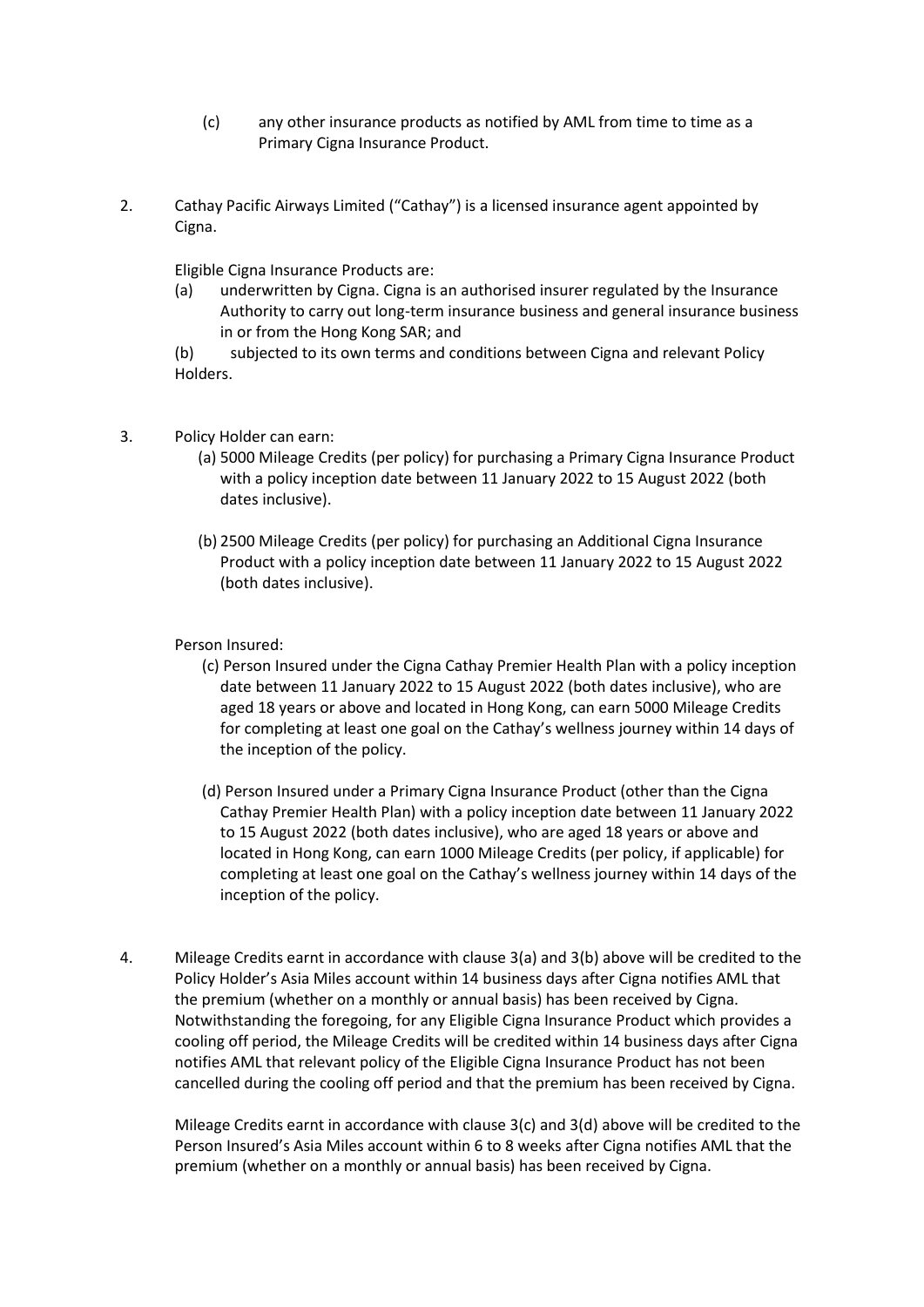Notwithstanding the foregoing, for any Eligible Cigna Insurance Product which provides a cooling off period, the Mileage Credits will be credited within 6 to 8 weeks after Cigna notifies AML that relevant policy of the Eligible Cigna Insurance Product has not been cancelled during the cooling off period and that the premium has been received by Cigna.

- 5. Policy holder and Person Insured will not be entitled to earn Mileage Credits in accordance with clause 4 above where:
	- (a) relevant policies of the Eligible Cigna Insurance Product has been cancelled or terminated during the cooling off period; and/or
	- (b) Cigna does not receive payment for premiums for relevant policies of Eligible Cigna Insurance Products for any reason; and/or
	- (c) Cigna has not notified AML that the requirements set out in clause 4 above has been satisfied.
- 6. Subject to the terms and conditions of the Cigna Cathay Premier Health Plan, Policy holders may be entitled to earn additional Mileage Credits as part of a no-claim reward.
- 7. Members acknowledge and agree that Cigna shall have the final say with regards to whether:
	- (a) the purchase of certain insurance policies from Cigna is an Eligible Cigna Insurance Product;
	- (b) a Member has satisfied the requirements for the earning of Mileage Credits as set out in clauses 3, 4 and 6 above, including whether the premium has been received by Cigna;
	- (c) the Member has complied with the terms and conditions applicable to the Eligible Cigna Insurance Product;
	- (d) the purchase, renewal and reinstatement including payments relating to such purchase, renewal and reinstatement, of the policy of an Eligible Cigna Insurance Product;
	- (e) a Member's status as a Policy Holder of, or as a Person Insured under, an Eligible Cigna Insurance Products; and/or
	- (f) relevant policies of the Eligible Cigna Insurance Product has been cancelled or terminated during the cooling off period,

and Cigna's determination with regards to the above matters may impact on a Member's rights under these terms and conditions (including a Member's rights to earn Mileage Credits in relation to the purchase and renewal, if any, of Eligible Cigna Insurance Products).

- 8. AML may at any time cancel, deduct or otherwise reverse Mileage Credits credited to a Policy Holder's and/or Person Insured's Asia Miles account or not credit Mileage Credits to a policy holder and/or Person Insured if:
	- (a) the Mileage Credits have been awarded due to any error; and/or
	- (b) Cigna is required to refund any premiums paid to policy holder for any reason not specified under the policy terms;
	- (c) if AML believes that a Member fails to comply with these terms and conditions (including the Asia Miles Terms and Conditions);
	- (d) If Cigna notifies AML that a Member has failed to comply with the terms and conditions applicable to the Eligible Cigna Insurance Product; and/or